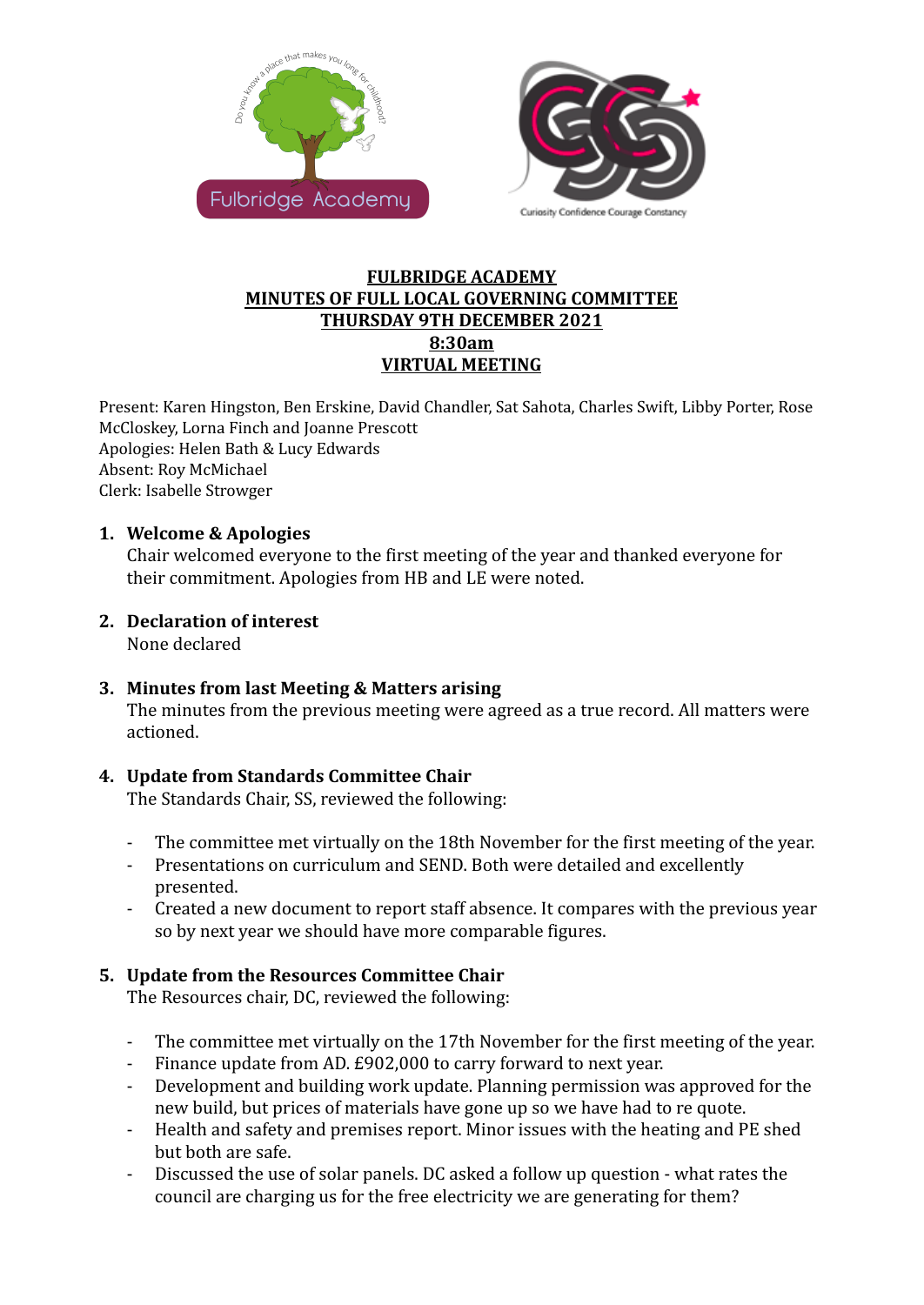



ACTION - Find further information from the council regarding solar panel rates/charges.

# **6. Update from Senior Leadership Team**

The report was issued to Governors prior to the meeting. The Principal overviewed the following:

- We had our first school trip of the year. Year 5 went to the space centre and it was a great success.
- The next trip for year 6 to London was cancelled due to restrictions but we plan to reschedule for next year.
- Updates from each senior leader can be seen and read on the report
- Building work update The new costings have come through. We will share these with you all.

#### ACTION - Share with all Governors building work costings

GOV - Will the building work affect the ability to be able to offer HAF in the summer holidays 2022?

PRINCIPAL - No we will still be able to run the holiday club. It is in a completely different part of the school to where the club will be running. We will be able to close it off and keep it safe for children in school.

# 7. **Pastoral and Safeguarding Report -** RM & GE

*GE joined the meeting for this agenda item.*

The report was issued to Governors prior to the meeting and RM and GE overviewed the following:

- Behaviour incidents have been higher than previously seen. Many of these incidents relate to one child in year 3. We have worked very hard with outside agencies on this.
- There have been no incidents of racism.
- 5 incidents of physical intervention all of which relate to the mentioned child.
- No incidents of bullying.
- 1 fixed term exclusion in year 3 for 2.5 days. This is unusual for Fulbridge and we hope we now have a good plan in place for this particular child.
- 5 children in child protection status and 5 children in child in need status when this report was created.
- 1 new case for Early Help this half term. Thi is a system where we call on external support.
- We have made 2 referrals to children services.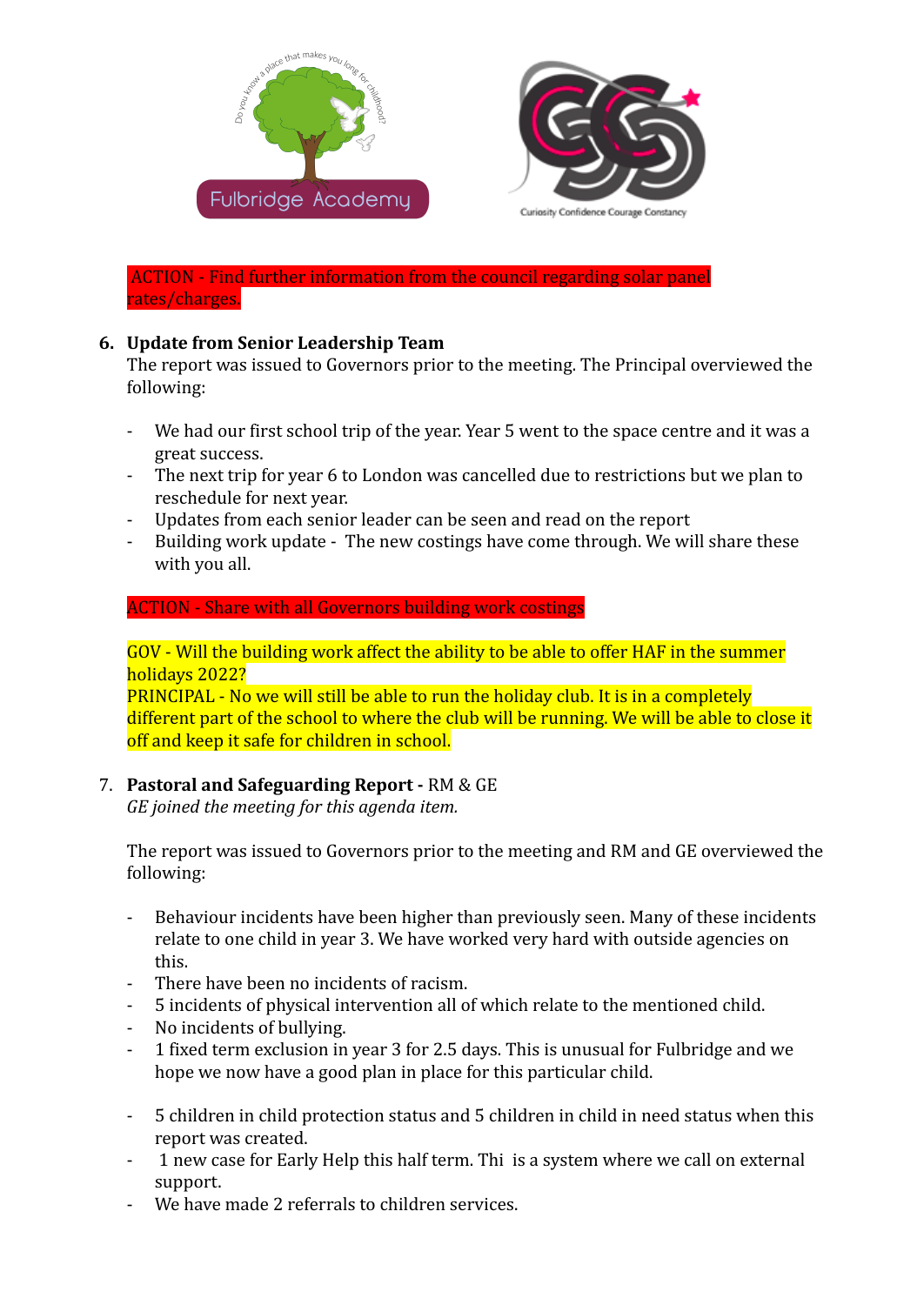



- Safeguarding There have been quite a few reported, many of which relate to a particular child. There is a high number in reception and year 2. Reception is due to it being a new year group and seeing families raising concerns.
- 6 accidents were reported for this half term.

GOV - Pleasantly surprised at the numbers. I would have expected the number of children on CP and CIN to be higher based on the number of children in your school. Are there a lot of children who stay along at a low level but not many that are officially noticed at this level?

GE - This number is higher than we normally have too. The threshold is higher than it was before. Support from social care is usually something that takes place outside.

GOV - Are referelas being looked at? RM - Many referealls are being closed at the moment.

PRINCIPAL - Thank you to the inclusion team because their workload has been much higher. Since lockdown, we have seen an increase in domestic violence reports, 1 or 2 a week, which the team is managing. Also for all the work they have done to support families with food parcels.

GOV - We all recognise the challenges that families have been faced with, not just around being at home, but financially, and the impact on the children. To be able to continue to support them as a school is fantastic.

#### **8. Update from Trust**

Trust update document was issued to Governors prior to the meeting.

- Ken Stimpson - The application has gone through and has been approved to join our Multi Academy Trust. This is likely to be September 22 rather than Easter 22.

*RM spoke about Manor Drive Primary Academy*

- Building work is coming on as you can see if you drive by
- Staff are being recruited
- Working has begun on curriculum and policies.
- Admissions are open and applications are being submitted

# **9. Update of School Policies**

- a) E-Safety Policy
- b) Exclusion Policy
- c) Induction of NQT's (ECT's) Policy

All policies were read, agreed and approved by Governors.